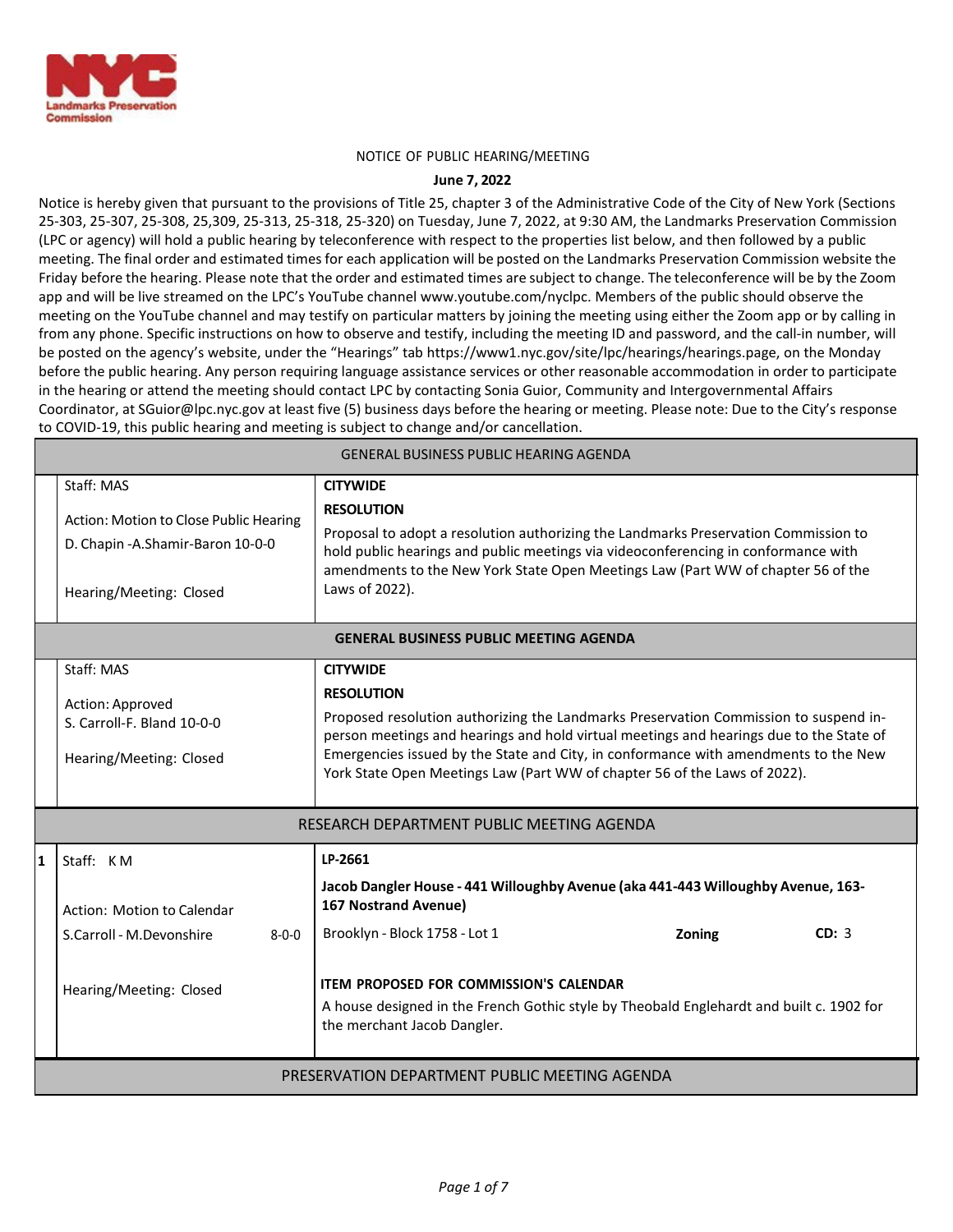| 11           | Staff: LS                                                 | LPC-22-06146                                                                                                                                                                              |             |        |  |
|--------------|-----------------------------------------------------------|-------------------------------------------------------------------------------------------------------------------------------------------------------------------------------------------|-------------|--------|--|
|              |                                                           | 9 Hillcrest Avenue - Douglaston Historic District                                                                                                                                         |             |        |  |
|              | Action: Approved<br>S.Carroll - F.Bland<br>$10 - 0 - 0$   | Queens - Block 8093 - Lot 30                                                                                                                                                              | Zoning R1-2 | CD: 11 |  |
|              |                                                           | <b>CERTIFICATE OF APPROPRIATENESS</b>                                                                                                                                                     |             |        |  |
|              | Hearing/Meeting: Closed<br>PH: 05/17/2022 No Action       | A vernacular house built c. 1910. Application is to alter windows and construct a dormer<br>addition.                                                                                     |             |        |  |
| 12           | Staff: DP                                                 | LPC-22-07331                                                                                                                                                                              |             |        |  |
|              |                                                           | 237 Beverly Road - Douglaston Historic District                                                                                                                                           |             |        |  |
|              | Action: Approved<br>M.Goldblum - W.Chen<br>$10 - 0 - 0$   | Queens - Block 8033 - Lot 53                                                                                                                                                              | Zoning R1-2 | CD: 11 |  |
|              |                                                           | <b>CERTIFICATE OF APPROPRIATENESS</b>                                                                                                                                                     |             |        |  |
|              | Hearing/Meeting: Closed<br>PH: 03/22/2022 No Action       | An Arts & Crafts style house designed by Frederick J. Schroeter, Jr. and built in 1924.<br>Application is to alter the house and construct additions.                                     |             |        |  |
|              | PRESERVATION DEPARTMENT PUBLIC HEARING AGENDA             |                                                                                                                                                                                           |             |        |  |
|              | Staff: MC                                                 | LPC-22-09044                                                                                                                                                                              |             |        |  |
| $\mathbf{1}$ |                                                           | 249 Hollywood Avenue - Douglaston Historic District                                                                                                                                       |             |        |  |
|              | J.Gustafsson-A.Shamir-Baron 9-0-0                         | Queens - Block 8046 - Lot 40                                                                                                                                                              | Zoning R1-2 | CD: 11 |  |
|              | Action: Approved                                          | <b>CERTIFICATE OF APPROPRIATENESS</b>                                                                                                                                                     |             |        |  |
|              | D.Chapin - J.Lutfy<br>$9 - 0 - 0$                         | A Colonial Revival style freestanding house designed by Lawrence M. Loeb and built in 1919.<br>Application is to alter and enclose a porch.                                               |             |        |  |
|              | Hearing/Meeting: Closed                                   |                                                                                                                                                                                           |             |        |  |
| $\mathbf{2}$ | Staff: EF                                                 | LPC-22-06981                                                                                                                                                                              |             |        |  |
|              | A.Shamir-Baron - J.Gustafsson 11-0-0                      | 274 Malcolm X Boulevard - Bedford-Stuyvesant/Expanded Stuyvesant Heights Historic<br><b>District</b>                                                                                      |             |        |  |
|              | Action: No Action                                         | Brooklyn - Block 1666 - Lot 47                                                                                                                                                            | Zoning R7-2 | CD: 3  |  |
|              | Hearing/Meeting: Closed                                   | <b>CERTIFICATE OF APPROPRIATENESS</b>                                                                                                                                                     |             |        |  |
|              |                                                           | A store and flats building built c. 1879. Application is to alter and enlarge the building,<br>including replacing the facades.                                                           |             |        |  |
| 3            | Staff: MS                                                 | LPC-22-09231                                                                                                                                                                              |             |        |  |
|              |                                                           | 1436-1440 Pacific Street - Crown Heights North Historic District                                                                                                                          |             |        |  |
|              | J.Gustafsson - W.Chen<br>$11 - 0 - 0$                     | Brooklyn - Block 1209 - Lot 29, 31                                                                                                                                                        | Zoning R6   | CD: 9  |  |
|              | Action: Approved<br>Shamir-Baron - A.HolFord Smith 11-0-0 | <b>CERTIFICATE OF APPROPRIATENESS</b>                                                                                                                                                     |             |        |  |
|              | Hearing/Meeting: Closed                                   | Renaissance Revival style flats buildings, designed by G.F. Roosen and built c. 1906.<br>Application is to modify windows installed without Landmarks Preservation Commission<br>permits. |             |        |  |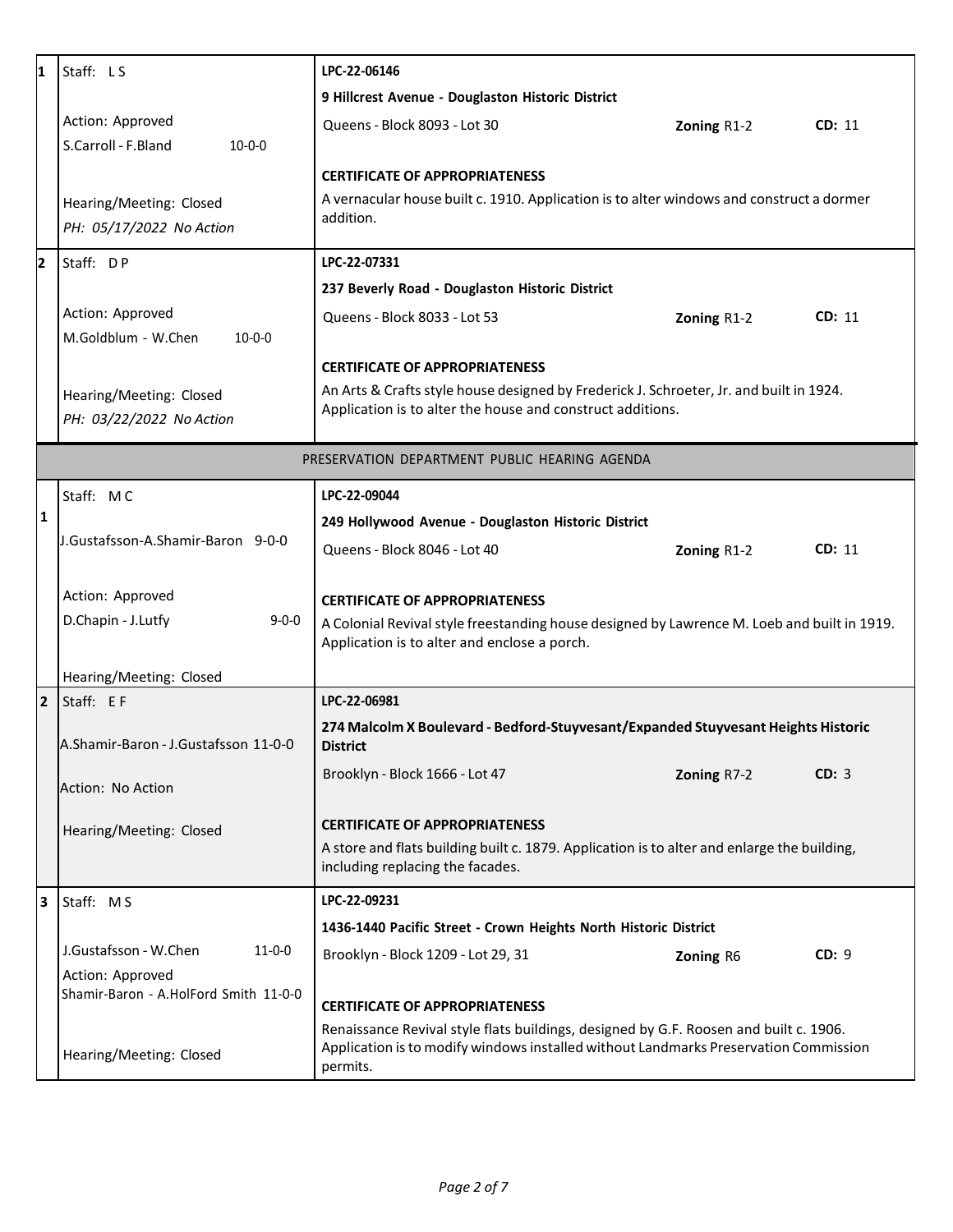| 4              | Staff: MC                                | LPC-22-08416                                                                                                                                                                                                                                                                                        |                  |       |
|----------------|------------------------------------------|-----------------------------------------------------------------------------------------------------------------------------------------------------------------------------------------------------------------------------------------------------------------------------------------------------|------------------|-------|
|                | W.Chen - J.Lutfy<br>$11 - 0 - 0$         | 1125 Grand Concourse - Andrew Freedman Home Individual Landmark - Grand Concourse<br><b>Historic District</b>                                                                                                                                                                                       |                  |       |
|                |                                          | Bronx - Block 2472 - Lot 34                                                                                                                                                                                                                                                                         | Zoning R8        | CD: 4 |
|                | Action: Approved with                    |                                                                                                                                                                                                                                                                                                     |                  |       |
|                | modifications                            | <b>CERTIFICATE OF APPROPRIATENESS</b>                                                                                                                                                                                                                                                               |                  |       |
|                | S.Carroll - E.Jefferson<br>$11 - 0 - 0$  | An Italian Renaissance style institutional building designed Joseph H. Freedlander and                                                                                                                                                                                                              |                  |       |
|                | Hearing/Meeting: Closed                  | Harry Allan Jacobs and built in 1922-24 with additions designed by David Levy and built in<br>1928-31. Application is to install lighting and signage, and construct barrier-free access<br>ramps.                                                                                                  |                  |       |
| 5              | Staff: JG                                | LPC-22-10327                                                                                                                                                                                                                                                                                        |                  |       |
|                |                                          | 149 Mercer Street - SoHo-Cast Iron Historic District                                                                                                                                                                                                                                                |                  |       |
|                | F.Bland - M.Devonshire<br>$11 - 0 - 0$   | Manhattan - Block 513 - Lot 33                                                                                                                                                                                                                                                                      | Zoning M1-5A     | CD: 2 |
|                | Action: Approved                         |                                                                                                                                                                                                                                                                                                     |                  |       |
|                | J.Gustafsson - A.Shamir-Baron 10-1-0     | <b>CERTIFICATE OF APPROPRIATENESS</b>                                                                                                                                                                                                                                                               |                  |       |
|                | Hearing/Meeting: Closed                  | A Federal style dwelling built in 1826. Application is to replace entrance and storefront infill<br>and install signage.                                                                                                                                                                            |                  |       |
|                |                                          |                                                                                                                                                                                                                                                                                                     |                  |       |
|                | Staff: DP                                | LPC-22-04647                                                                                                                                                                                                                                                                                        |                  |       |
| 6              |                                          | 105-107 Bank Street - Greenwich Village Historic District                                                                                                                                                                                                                                           |                  |       |
|                | M.Devonshire - F.Bland<br>$11 - 0 - 0$   | Manhattan - Block 635 - Lot 33, 34                                                                                                                                                                                                                                                                  | Zoning R6        | CD: 2 |
|                | Action: No Action                        |                                                                                                                                                                                                                                                                                                     |                  |       |
|                |                                          | <b>CERTIFICATE OF APPROPRIATENESS</b>                                                                                                                                                                                                                                                               |                  |       |
|                | Hearing/Meeting: Closed                  | A Greek Revival style rowhouse built in 1846, and a Greek Revival Style rowhouse built in<br>1846 and later altered. Application is to combine the buildings, construct rooftop and rear<br>yard additions, alter facades, areaways and the party wall, and excavate the cellars and<br>rear yards. |                  |       |
| $\overline{ }$ | Staff: MH                                | LPC-22-09705                                                                                                                                                                                                                                                                                        |                  |       |
|                |                                          | 31 West 27th Street - Madison Square North Historic District                                                                                                                                                                                                                                        |                  |       |
|                | $9 - 0 - 0$<br>A.Shamir-Baron - D.Chapin | Manhattan - Block 829 - Lot 16                                                                                                                                                                                                                                                                      | Zoning M1-6      | CD: 5 |
|                | Action: Approved                         |                                                                                                                                                                                                                                                                                                     |                  |       |
|                | W.Chen - J.Lutfy<br>$9 - 0 - 0$          | <b>CERTIFICATE OF APPROPRIATENESS</b>                                                                                                                                                                                                                                                               |                  |       |
|                |                                          | A Beaux-Arts style store and loft building designed by Cleverdon & Putzel and built in<br>1908-1909. Application is to install marquees.                                                                                                                                                            |                  |       |
|                | Hearing/Meeting: Closed                  |                                                                                                                                                                                                                                                                                                     |                  |       |
| 8              | Staff: JR                                | LPC-22-02823                                                                                                                                                                                                                                                                                        |                  |       |
|                | $9 - 0 - 0$<br>W.Chen - E.Jefferson      | 895 Park Avenue, 893-899 Park Avenue and 100-114 East 79th Street - Upper East Side<br><b>Historic District</b>                                                                                                                                                                                     |                  |       |
|                |                                          | Manhattan - Block 1413 - Lot 71                                                                                                                                                                                                                                                                     | Zoning R10, R10A | CD: 8 |
|                | Action: Approved                         |                                                                                                                                                                                                                                                                                                     |                  |       |
|                | M.Devonshire - W.Chen<br>$8 - 1 - 0$     | <b>CERTIFICATE OF APPROPRIATENESS</b>                                                                                                                                                                                                                                                               |                  |       |
|                | Hearing/Meeting: Closed                  | A Classicizing Art-Deco style apartment building designed by Sloan & Robertson and built in<br>1929. Application is to establish a master plan governing the future replacement of terra<br>cotta units.                                                                                            |                  |       |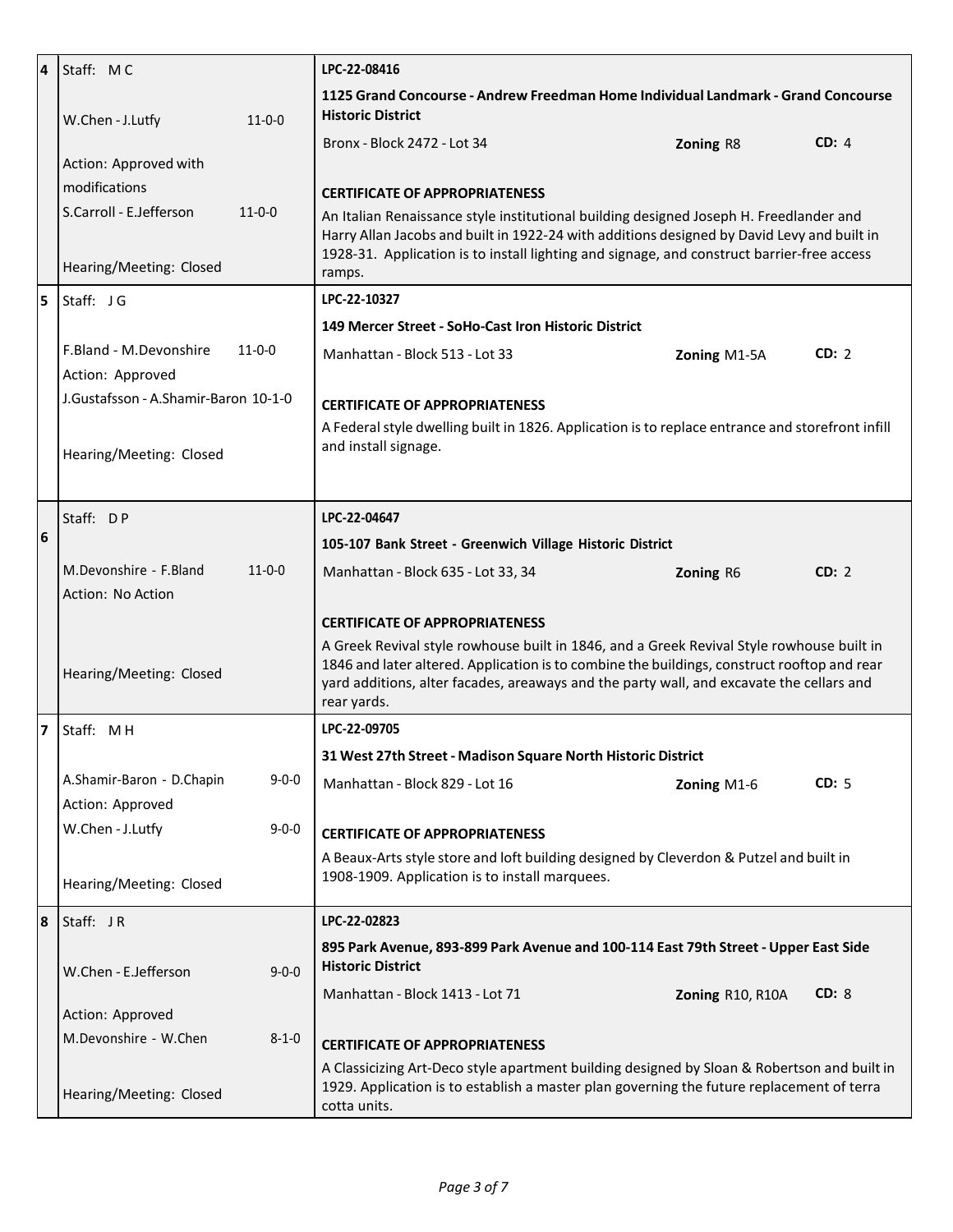| 9                                                                                                                                 | Staff: DW                                                     | LPC-22-07090                                                                                                                                                                                                                                                                                                                                                                                                                                                                                          |                            |  |
|-----------------------------------------------------------------------------------------------------------------------------------|---------------------------------------------------------------|-------------------------------------------------------------------------------------------------------------------------------------------------------------------------------------------------------------------------------------------------------------------------------------------------------------------------------------------------------------------------------------------------------------------------------------------------------------------------------------------------------|----------------------------|--|
|                                                                                                                                   |                                                               | 225 West 99th Street - St. Michael's Episcopal Church - Individual Landmark                                                                                                                                                                                                                                                                                                                                                                                                                           |                            |  |
|                                                                                                                                   | D.Chapin - M.Goldblum<br>$9 - 0 - 0$                          | Manhattan - Block 1871 - Lot 29                                                                                                                                                                                                                                                                                                                                                                                                                                                                       | Zoning R8, R8B, C1-5 CD: 7 |  |
|                                                                                                                                   | Action: Approved                                              |                                                                                                                                                                                                                                                                                                                                                                                                                                                                                                       |                            |  |
|                                                                                                                                   | J.Gustafsson - A.Shamir-Baron<br>$9 - 0 - 0$                  | <b>CERTIFICATE OF APPROPRIATENESS</b>                                                                                                                                                                                                                                                                                                                                                                                                                                                                 |                            |  |
|                                                                                                                                   | Hearing/Meeting: Closed                                       | A complex of three Romanesque Revival style ecclesiastical buildings combined with other<br>stylistic motifs, including a Church designed by Robert W. Gibson and built in 1890-91; a<br>Parish House designed by F. Carles Merry built in 1896-97, and completed by Robert W.<br>Gibson in 1901; and a Rectory designed by Robert W. Gibson and built in 1912-13.<br>Application is to alter entrances, install a canopy, construct barrier-free access ramps, and<br>enclose an interior courtyard. |                            |  |
|                                                                                                                                   | $10$ Staff: DP                                                | LPC-22-07235                                                                                                                                                                                                                                                                                                                                                                                                                                                                                          |                            |  |
|                                                                                                                                   |                                                               | 257 Central Park West - Upper West Side/Central Park West Historic District                                                                                                                                                                                                                                                                                                                                                                                                                           |                            |  |
|                                                                                                                                   | E.Jefferson - J.Gustafsson<br>$8 - 0 - 0$<br>Action: Approved | Manhattan - Block 1199 - Lot 36                                                                                                                                                                                                                                                                                                                                                                                                                                                                       | CD: 7<br>Zoning R10A       |  |
|                                                                                                                                   | M.Devonshire - W.Chen<br>$8 - 0 - 0$                          | <b>CERTIFICATE OF APPROPRIATENESS</b>                                                                                                                                                                                                                                                                                                                                                                                                                                                                 |                            |  |
|                                                                                                                                   |                                                               | A Beaux-Arts style apartment building designed by Mulliken & Moeller and built in 1905-<br>1906. Application is to enlarge an elevator bulkhead.                                                                                                                                                                                                                                                                                                                                                      |                            |  |
|                                                                                                                                   | Hearing/Meeting: Closed                                       |                                                                                                                                                                                                                                                                                                                                                                                                                                                                                                       |                            |  |
| LPC-22-07678<br>Staff: BB                                                                                                         |                                                               |                                                                                                                                                                                                                                                                                                                                                                                                                                                                                                       |                            |  |
| 11                                                                                                                                |                                                               | 18 East 74th Street - Upper East Side Historic District                                                                                                                                                                                                                                                                                                                                                                                                                                               |                            |  |
|                                                                                                                                   | A.Shamir-Baron-M.Devonshire 8-0-0                             | Manhattan - Block 1388 - Lot 61                                                                                                                                                                                                                                                                                                                                                                                                                                                                       | CD: 8<br>Zoning R8B        |  |
|                                                                                                                                   | Action: Approved with                                         |                                                                                                                                                                                                                                                                                                                                                                                                                                                                                                       |                            |  |
|                                                                                                                                   | modifications                                                 | <b>CERTIFICATE OF APPROPRIATENESS</b>                                                                                                                                                                                                                                                                                                                                                                                                                                                                 |                            |  |
|                                                                                                                                   | D.Chapin - M.Devonshire<br>$8 - 0 - 0$                        | A rowhouse built c. 1871 and altered in the neo-Italian Renaissance style by A. Wallace<br>McCrea in 1921. Application is to construct rooftop and rear yard additions and excavate<br>the rear yard.                                                                                                                                                                                                                                                                                                 |                            |  |
|                                                                                                                                   | Hearing/Meeting: Closed                                       |                                                                                                                                                                                                                                                                                                                                                                                                                                                                                                       |                            |  |
|                                                                                                                                   | Staff: MP                                                     | LPC-22-09590                                                                                                                                                                                                                                                                                                                                                                                                                                                                                          |                            |  |
|                                                                                                                                   |                                                               | 225 West 4th Street - Greenwich Village Historic District                                                                                                                                                                                                                                                                                                                                                                                                                                             |                            |  |
|                                                                                                                                   | Laid over                                                     | Manhattan - Block 610 - Lot 9                                                                                                                                                                                                                                                                                                                                                                                                                                                                         | CD: 2<br>Zoning C4-5       |  |
|                                                                                                                                   |                                                               | <b>CERTIFICATE OF APPROPRIATENESS</b>                                                                                                                                                                                                                                                                                                                                                                                                                                                                 |                            |  |
|                                                                                                                                   | Hearing/Meeting:                                              | A utilitarian brick building built in the 1920s, and two row houses built in 1873. Application is<br>to reconstruct an enclosed sidewalk café, modify openings and install storefront infill.                                                                                                                                                                                                                                                                                                         |                            |  |
|                                                                                                                                   | Staff: JR                                                     | LPC-22-08431                                                                                                                                                                                                                                                                                                                                                                                                                                                                                          |                            |  |
|                                                                                                                                   |                                                               | 229 West 71st Street - West End - Collegiate Historic District Extension                                                                                                                                                                                                                                                                                                                                                                                                                              |                            |  |
|                                                                                                                                   | Laid over                                                     | Manhattan - Block 1163 - Lot 119                                                                                                                                                                                                                                                                                                                                                                                                                                                                      | <b>CD: 7</b><br>Zoning R8B |  |
| <b>CERTIFICATE OF APPROPRIATENESS</b><br>A rowhouse built in 1884 and altered in 1946-1948 with a new facade attributed to Irving |                                                               |                                                                                                                                                                                                                                                                                                                                                                                                                                                                                                       |                            |  |
|                                                                                                                                   |                                                               |                                                                                                                                                                                                                                                                                                                                                                                                                                                                                                       |                            |  |
|                                                                                                                                   | Hearing/Meeting:                                              | Kudroff. Application is to alter and enlarge the building, including replacing the facades.                                                                                                                                                                                                                                                                                                                                                                                                           |                            |  |
|                                                                                                                                   |                                                               |                                                                                                                                                                                                                                                                                                                                                                                                                                                                                                       |                            |  |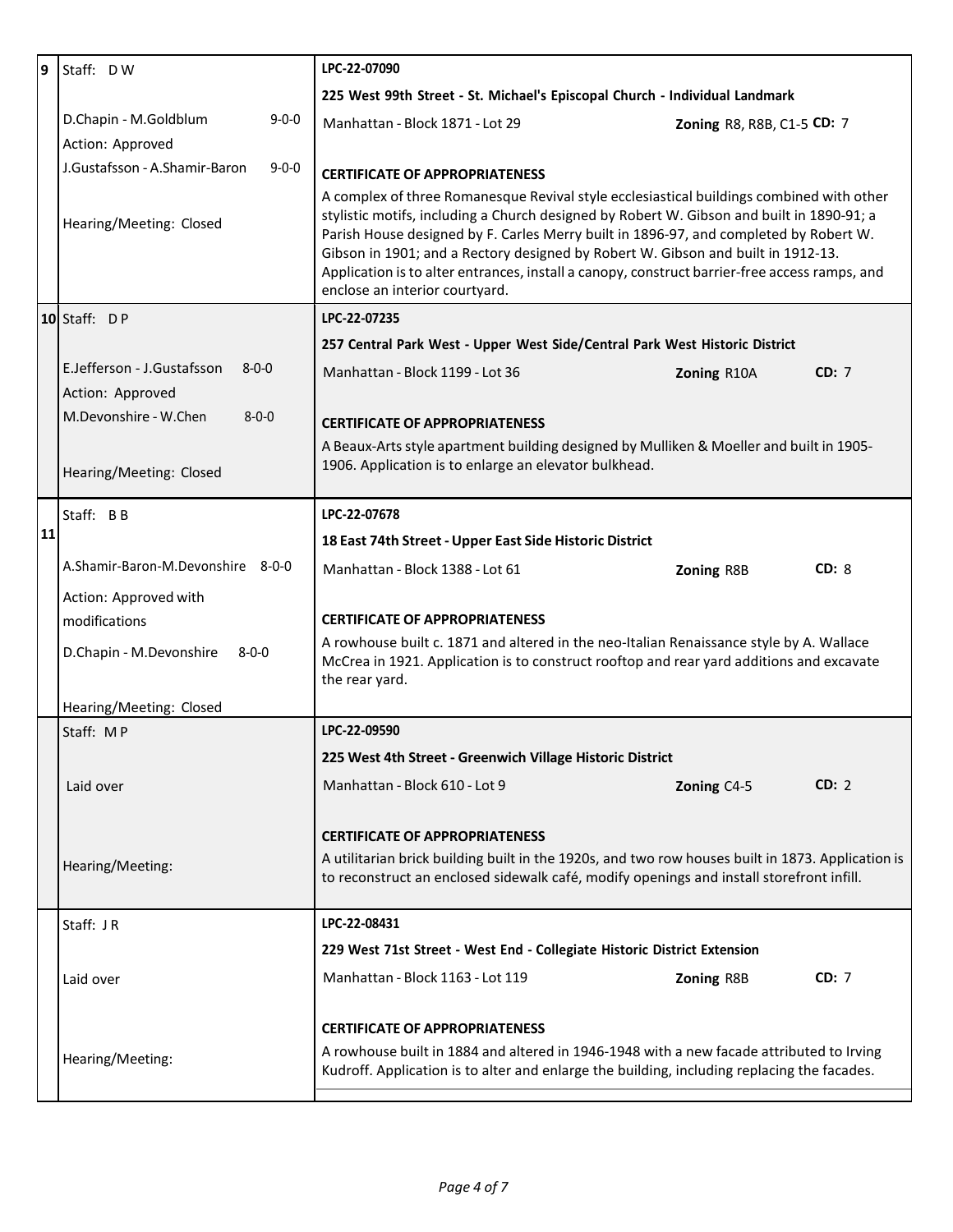| Staff: MD                             | LPC-22-06302                                                                                                                                                                                                                       |                 |        |
|---------------------------------------|------------------------------------------------------------------------------------------------------------------------------------------------------------------------------------------------------------------------------------|-----------------|--------|
|                                       | 131 Charles Street - 131 Charles Street House - Individual Landmark - Greenwich<br><b>Village Historic District Extension</b>                                                                                                      |                 |        |
| Action: Laid over                     | Manhattan - Block 632 - Lot 30                                                                                                                                                                                                     | Zoning C1-6A    | CD: 2  |
|                                       | <b>CERTIFICATE OF APPROPRIATENESS</b>                                                                                                                                                                                              |                 |        |
| Hearing/Meeting:                      | A Federal style rowhouse built in 1834 with a back house. Application is to construct a<br>dormer and rear yard addition, alter facades, eliminate a passageway and excavate the rear<br>yard.                                     |                 |        |
| Staff: TS                             | LPC-22-09131<br>176-178 Waverly Place - Greenwich Village Historic District                                                                                                                                                        |                 |        |
|                                       |                                                                                                                                                                                                                                    |                 |        |
| Laid over                             | Manhattan - Block 610 - Lot 25                                                                                                                                                                                                     | Zoning R6       | CD: 2  |
|                                       | <b>CERTIFICATE OF APPROPRIATENESS</b><br>A pair of Greek Revival style houses built in 1839. Application is to construct a rooftop<br>addition, replace front doors, excavate the cellar and rear yard, and alter the rear façade. |                 |        |
| Hearing/Meeting:                      |                                                                                                                                                                                                                                    |                 |        |
| Staff: $JR$                           | LPC-22-10580                                                                                                                                                                                                                       |                 |        |
|                                       | 2041-2051 Madison Avenue, aka 50-52 East 130th Street - Church of All Saints (Roman<br>Catholic), Parish House and School - Individual Landmark                                                                                    |                 |        |
| Action: Laid over                     | Manhattan - Block 1754 - Lot 20                                                                                                                                                                                                    | Zoning R7A, R7B | CD: 11 |
| <b>CERTIFICATE OF APPROPRIATENESS</b> |                                                                                                                                                                                                                                    |                 |        |
| Hearing/Meeting:                      | A Gothic Revival style parochial school building designed by William W. Renwick in 1902-1904<br>and enlarged by Neville & Bagge in 1907. Application is to install a barrier-free access ramp<br>and alter a door.                 |                 |        |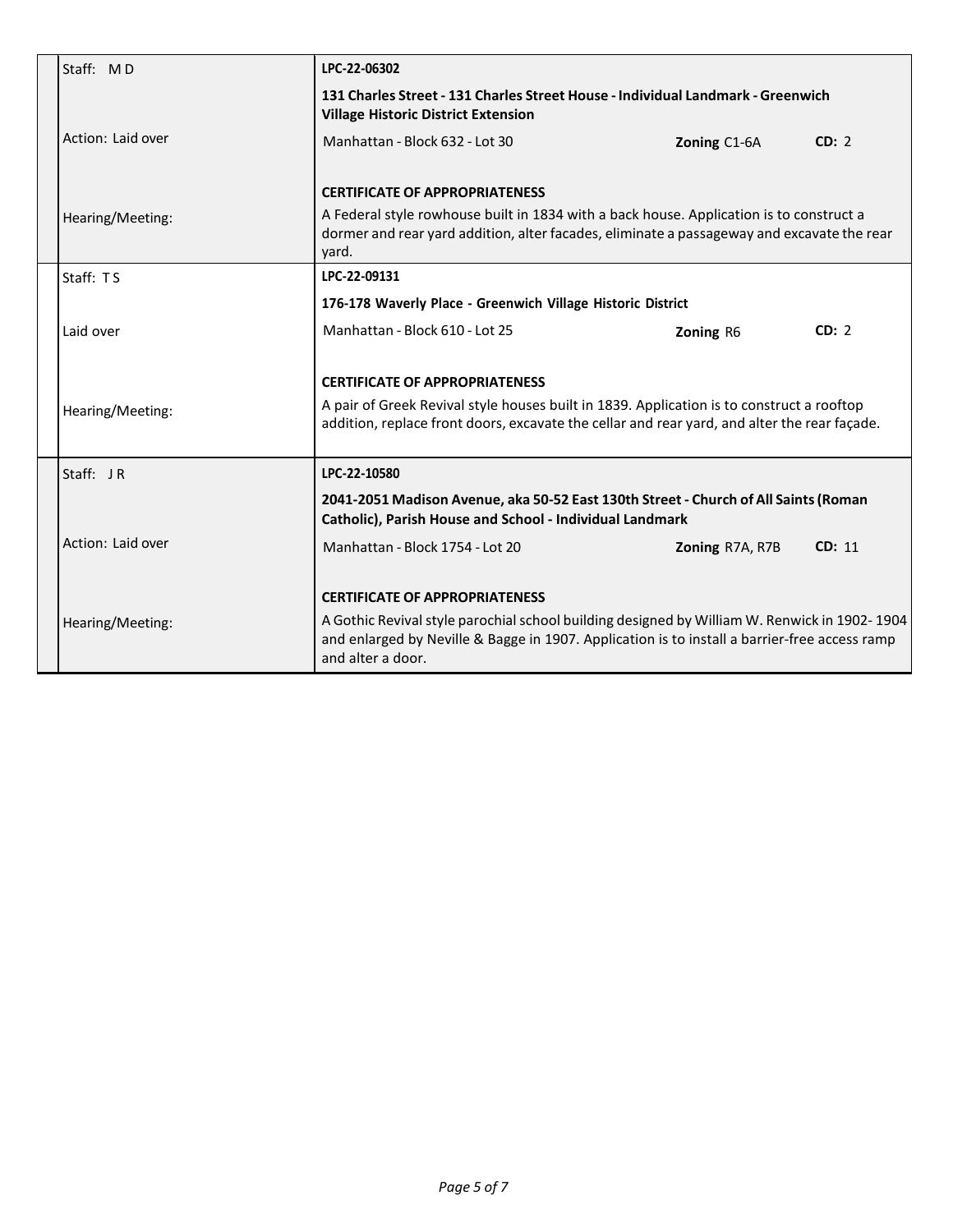

ATTENTION: If you have difficulty understanding English and need language assistance, please call us 212-669-7817 or email [access@lpc.nyc.gov. W](mailto:access@lpc.nyc.gov)e will provide you with language assistance services, including interpretation and translation, at no cost to you in the language you speak.

## Español (Spanish)

ATENCIÓN: si tiene dificultades para comprender el inglés y necesita ayuda con el idioma, llámenos al 212-669-7817 o escríbanos a [access@lpc.nyc.gov.](mailto:access@lpc.nyc.gov) Le brindaremos servicios de ayuda del idioma, incluidas interpretación y traducción, a ningún costo en el idioma que habla.

# 繁體中文(Traditional Chinese)

注意:如果您不熟悉英語,需要語言方面的協助,請透過以下方式聯絡我們:致電212-669-7817 或发電子郵件給 [access@lpc.nyc.gov](mailto:access@lpc.nyc.gov)。我們將以您熟悉的語言免費為您提供語言協助服務(包括口譯和筆譯)。

## 简体中文(Simplified Chinese)

注意:如果您不熟悉英语,需要语言方面的帮助,请通过以下方式联系我们:致电212-66

9-7817或发邮件至[access@lpc.nyc.gov](mailto:9-7817%E6%88%96%E5%8F%91%E9%82%AE%E4%BB%B6%E8%87%B3access@lpc.nyc.gov)。我们将以您熟悉的语言免费为您提供语言协助服务(包括口译和笔译)。

## Polskie (Polish)

UWAGA: Jeśli masz trudności ze zrozumieniem języka angielskiego i potrzebujesz pomocy językowej, zadzwoń do nas pod numer telefonu 212-669-7817 lub wyślij wiadomość e-mail na adres [access@lpc.nyc.gov.](mailto:access@lpc.nyc.gov) Zapewnimy Ci wsparcie w języku, w którym się porozumiewasz (usługa obejmuje tłumaczenie ustne i pisemne). Nie ponosisz żadnych kosztów.

## ব**াঙ**া তি (Bengali)

বতাঙ্গাতি ় (Bengali)<br>অনর্গ্ হর্জ্োতি াতি মাপানয়তি ইতংেত্যাতিত আন্তর্গ রে⊝ অসাতু বধা ববাধ করে নে এবং<br>ভাষ্ট্রে নিজে আনু স্তর্জির বিষ্ট্রে এবং গ্রান্টিডে আনু বর্ষে কর্তি নে এবং ভাততান করে তেনিব্রুনা)<br>অনক্ষ্ হক্ষ্েো তি ায় আপান যতি া ইতং্ো কিত করে বে ধিত অসাত<br>ভাষাতে কিতি আমার্ছিক করে ১৭২.০০ সংখ্যালয়ৰ বিভাগত কর্ম ভাষায় ভাষাতে কিত্র ক্রান্স সতাহতারয়া⊂ে �র অক্রিত ক্রান্স ববাধ কর**েন, ে**্রার<br>অনগরহ কর**ে আম**াতি ্তি 212-669-7817 নম্বর**ে** াতি ক�ন অথবা [access@lpc.nyc.gov](mailto:access@lpc.nyc.gov) এ

শ্বতি ক�ন। আপনাে ে বিি্∞া ভাষাে

স $\circ$ ারপর $\mathsf{C}$ ে বকানও েখচ ছাড়াই অোমা আপনারক ভাষা $\mathsf{C}$ ে পা $\mathsf{C}$ েরষব $\circ$ া পর্ $\mathsf{C}$ েতান ক $\mathsf{C}$ েরব $\circ$ া, অন্যাত িত এবং বক্তি ততাভ**াষ**ী পাতে রষব**া সহক**ার**ে**।

# Kreyòl Ayisyen (Haitian Creole)

ATANSYON: Si ou gen difikilte pou ou konprann Anglè, epi ou bezwen asistans nan lang lan, tanpri rele nou nan numewo telefòn sa, 212-669-7817. Oswa ou kapab voye yon imèl al jwenn [access@lpc.nyc.gov. N](mailto:access@lpc.nyc.gov)ou va ofri ou sèvis asistans nan langaj ou an, sèvis tankou entèpretasyon avek tradiksyon kap vinni gratis pou ou nan lang ke ou pale a.

## Française (French)

ATTENTION : Si vous avez de la difficulté à comprendre l'anglais et avez besoin d'aide linguistique, veuillez nous appeler par téléphone au 212-669-7817 ou par courriel à [access@lpc.nyc.gov.](mailto:access@lpc.nyc.gov) Nous vous fournirons des services d'aide linguistique dans la langue que vous parlez, gratuitement, y compris l'interprétation et la traduction.

# 한국어 (Korean)

알려드립니다: 만일 영어를 이해하시는데 어려움이 있어 언어 지원이 필요하신 경우212-669-7817으로 전화주시거나 [access@lpc.nyc.gov](mailto:access@lpc.nyc.gov) 으로 이메일을 보내주시길 바랍니다. 귀하가 사용하시는 모국어에 대해서 통역 및 번역을 포함한 언어 지원 서비스를 무료로 제공합니다.

## Русский (Russian)

ВНИМАНИЕ: Если у Вас возникают трудности в понимании английского языка и Вам необходима языковая помощь, звоните нам по телефону 212-669-7817 или пишите нам на email [access@lpc.nyc.gov.](mailto:access@lpc.nyc.gov) Мы предоставим Вам услуги языковой помощи, в том числе – устный и письменный перевод, на Вашем родном языке и совершенно бесплатно.